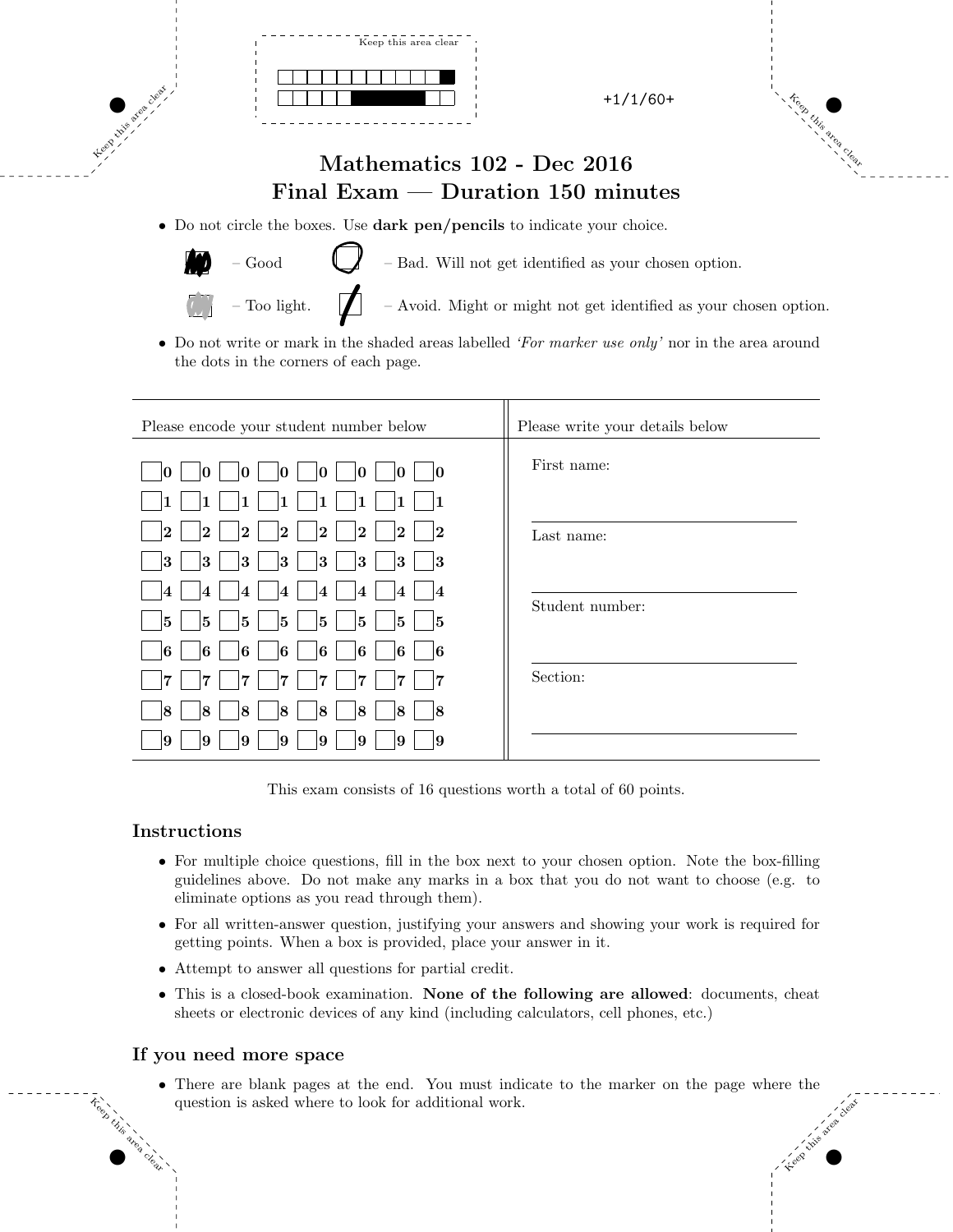

#### Student Conduct during Examinations

 $\mathcal{L}_{\mathcal{C}}(y)$  yields the set of the set of the set of the set of the set of the set of the set of the set of the set of the set of the set of the set of the set of the set of the set of the set of the set of the set o

- 1. Each examination candidate must be prepared to produce, upon the request of the invigilator or examiner, his or her UBCcard for identification.
- 2. Examination candidates are not permitted to ask questions of the examiners or invigilators, except in cases of supposed errors or ambiguities in examination questions, illegible or missing material, or the like.
- 3. No examination candidate shall be permitted to enter the examination room after the expiration of one-half hour from the scheduled starting time, or to leave during the first half hour of the examination. Should the examination run forty-five (45) minutes or less, no examination candidate shall be permitted to enter the examination room once the examination has begun.
- 4. Examination candidates must conduct themselves honestly and in accordance with established rules for a given examination, which will be articulated by the examiner or invigilator prior to the examination commencing. Should dishonest behaviour be observed by the examiner(s) or invigilator(s), pleas of accident or forgetfulness shall not be received.
- 5. Examination candidates suspected of any of the following, or any other similar practices, may be immediately dismissed from the examination by the examiner/invigilator, and may be subject to disciplinary action:
	- (i) speaking or communicating with other examination candidates, unless otherwise authorized;

Keep this

area clear.

- (ii) purposely exposing written papers to the view of other examination candidates or imaging devices;
- (iii) purposely viewing the written papers of other examination candidates;
- (iv) using or having visible at the place of writing any books, papers or other memory aid devices other than those authorized by the examiner(s); and,
- (v) using or operating electronic devices including but not limited to telephones, calculators, computers, or similar devices other than those authorized by the examiner(s)(electronic devices other than those authorized by the examiner(s) must be completely powered down if present at the place of writing).
- 6. Examination candidates must not destroy or damage any examination material, must hand in all examination papers, and must not take any examination material from the examination room without permission of the examiner or invigilator.
- 7. Notwithstanding the above, for any mode of examination that does not fall into the traditional, paper-based method, examination candidates shall adhere to any special rules for conduct as established and articulated by the examiner.
- 8. Examination candidates must follow any additional examination rules or directions communicated by the examiner(s) or invigilator(s).

Keep this area clear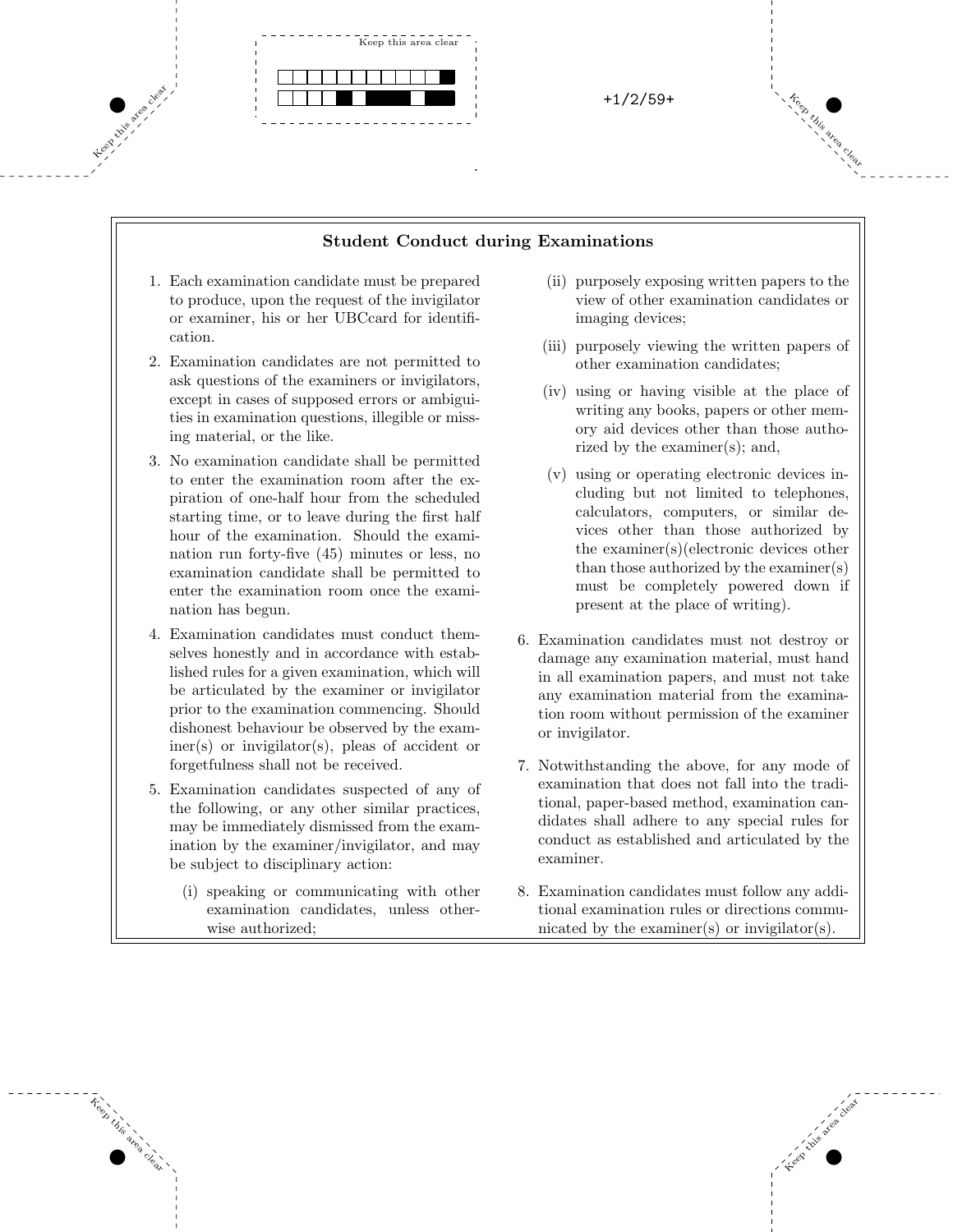

### Multiple-choice questions

Keep this

area clear.

Instructions: For all multiple-choice questions, fill in the box next to the best/correct answer. Each MC question is worth 2 pts.

MC 1 Suppose that you have conducted an experiment resulting in the data plotted below.



The following functions  $f(x)$  depend on a parameter  $b > 0$ . Which function would you use to fit the data points above?

| $\Box f(x) = \frac{8e^x}{b+e^x}$ | $\Box$ $f(x) = \frac{8x^3}{b^3 + x^3}$ |
|----------------------------------|----------------------------------------|
| $\Box f(x) = \frac{8x}{b+x}$     | $\Box$ $f(x) = \frac{bx^3}{8^3 + x^3}$ |

MC 2 A rumour started by one student spreads through UBC according to the model

$$
I' = 10I - 0.5I^2,
$$

in which  $I(t)$  denotes the number of students who have heard the rumour by time  $t$ . Which of the following is the best estimate for the number of students who eventually will hear the rumour?

 $10 \qquad \qquad \boxed{200} \qquad \qquad \boxed{0.5} \qquad \qquad \boxed{20}$ 

 $\mathcal{L}_{\mathcal{C}}(y)$  yields the set of the set of the set of the set of the set of the set of the set of the set of the set of the set of the set of the set of the set of the set of the set of the set of the set of the set o

Keep this area clear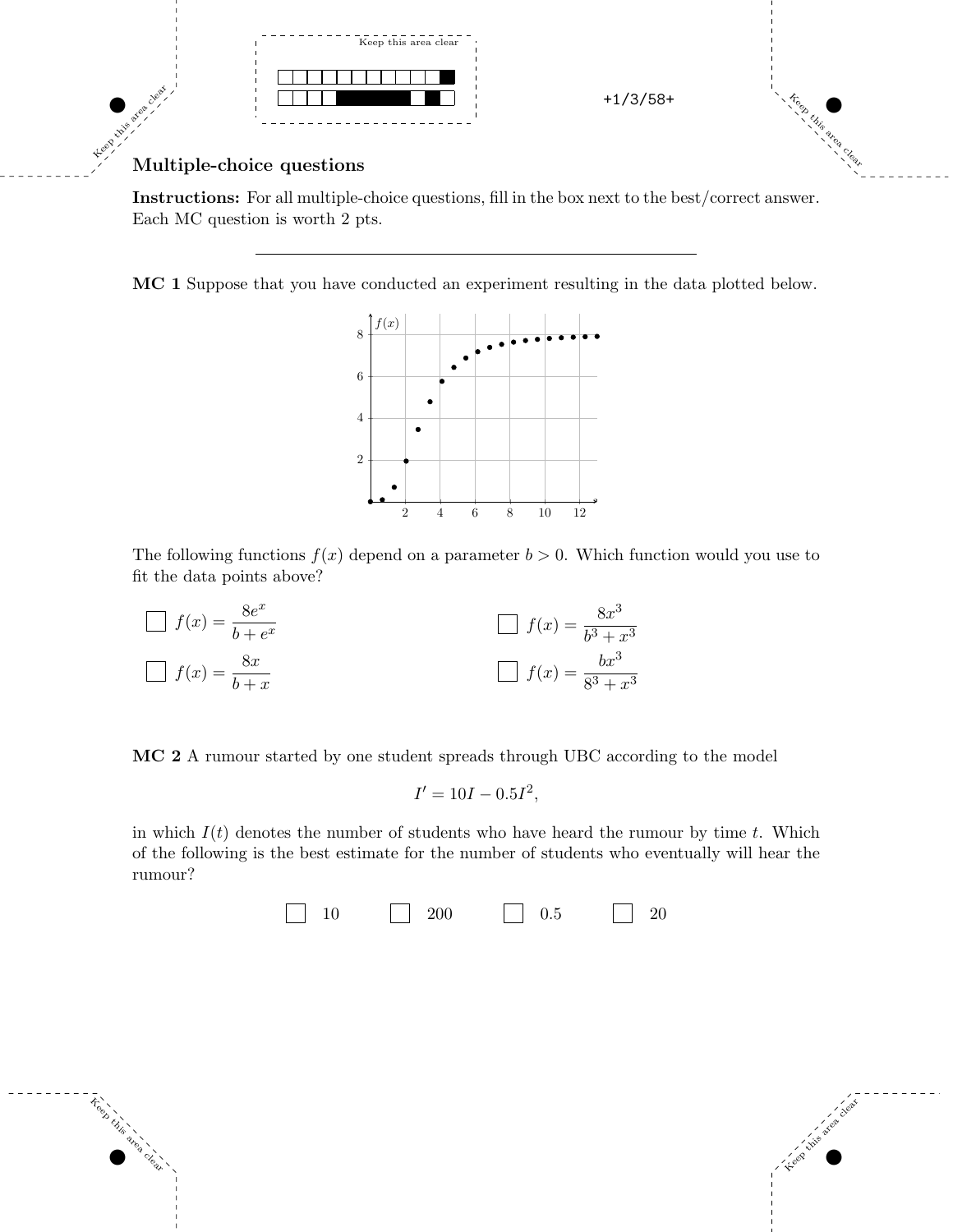

Keep take

MC 3 Which of the following graphs is a sketch of the function  $f(x) = x + \frac{1}{x}$  for  $x \neq 0$ ?



**MC** 4 The body temperature  $T(t)$  of an individual over a day is a rhythmic process. It reaches a maximum of 37.6° C at 6:00 am and a minimum of 36.8° C at 6:00 pm. Choose the trigonometric function that best describes  $T(t)$ , where *t* is given in hours with  $t = 0$  taken at midnight (one minute after 11:59 pm).

 $\mathcal{L}_{\mathcal{C}}(y)$  yields the set of the set of the set of the set of the set of the set of the set of the set of the set of the set of the set of the set of the set of the set of the set of the set of the set of the set o

$$
\Box T(t) = 37.2 - 0.4 \cos \left(\frac{2\pi t}{12}\right)
$$
\n
$$
\Box T(t) = 37.2 + 0.4 \sin \left(\frac{2\pi t}{24}\right)
$$
\n
$$
\Box T(t) = 37.2 + 0.4 \cos \left(\frac{2\pi t}{12}\right)
$$
\n
$$
\Box T(t) = 37.2 - 0.4 \cos \left(\frac{2\pi t}{24}\right)
$$
\n
$$
\Box T(t) = 37.2 + 0.4 \cos \left(\frac{2\pi t}{24}\right)
$$
\n
$$
\Box T(t) = 37.2 + 0.4 \cos \left(\frac{2\pi t}{24}\right)
$$

 $\tilde{\tau}_{e_{\infty}}^{e_{\infty}}$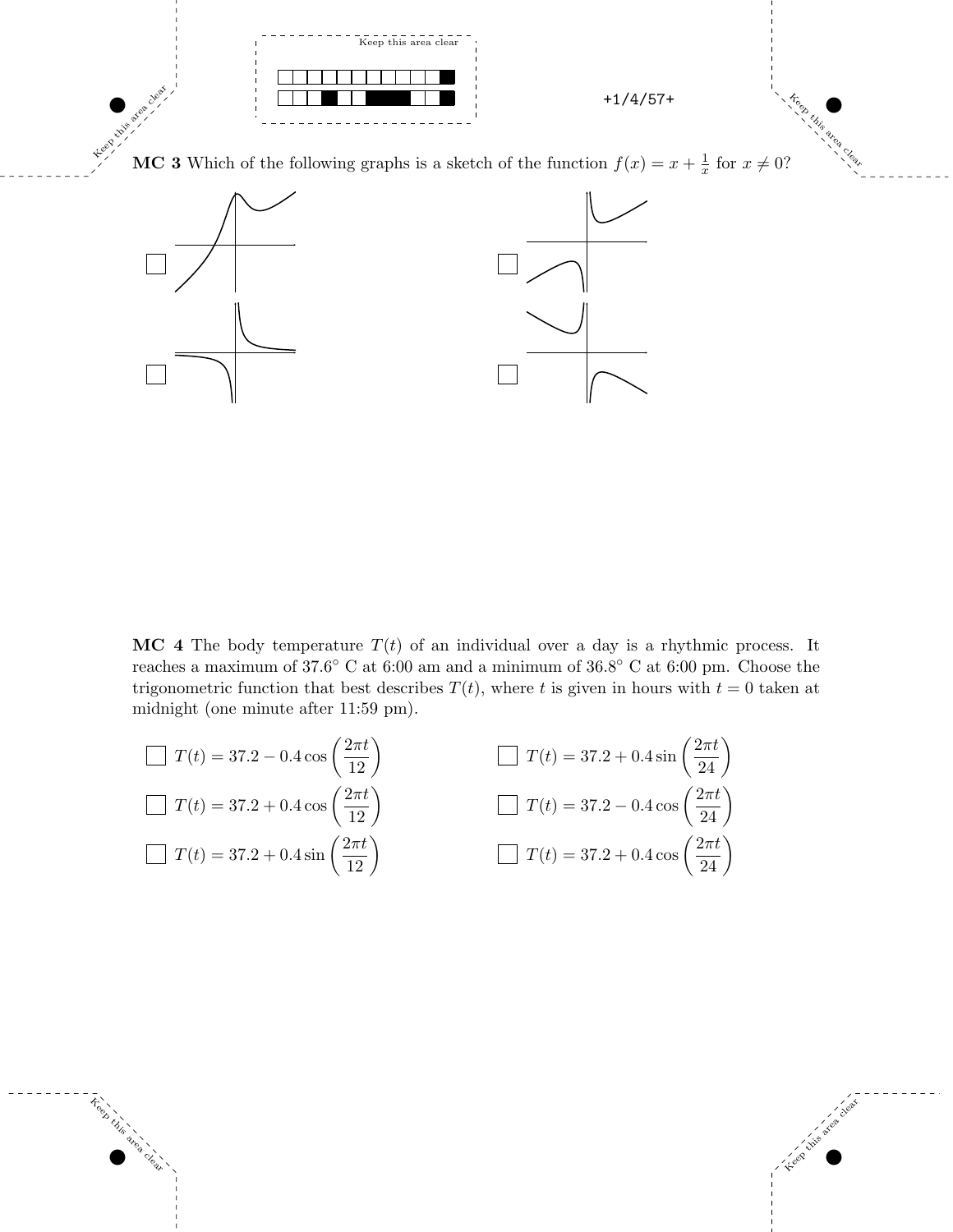

Keep this area clear

Keep this area clear. MC 5 An object is placed on the kitchen table at time  $t = 0$  (*t* in minutes). Let *A* be the average rate of change of the temperature of the object over the interval  $5 \le t \le 12$ . Let  $T(t)$ denote the temperature of the object at time *t*. Which of the following statements is true?

If the object is a pizza that was taken out of the oven, then  $T'(5) > A$ .

If the object is a bottle of milk that was taken out of the fridge, then  $|T'(5)| > |A|$ .

If the object is a pizza that was taken out of the oven, then  $|T'(12)| > |A|$ .

If the object is a bottle of milk that was taken out of the fridge, then  $T'(12) > A$ .

MC 6 The graphs below represent the position, velocity and acceleration of a child swinging on a swing. Identify the correct relationships between these functions.

 $\mathcal{L}_{\mathcal{C}}(y)$  yields the set of the set of the set of the set of the set of the set of the set of the set of the set of the set of the set of the set of the set of the set of the set of the set of the set of the set o



Keep this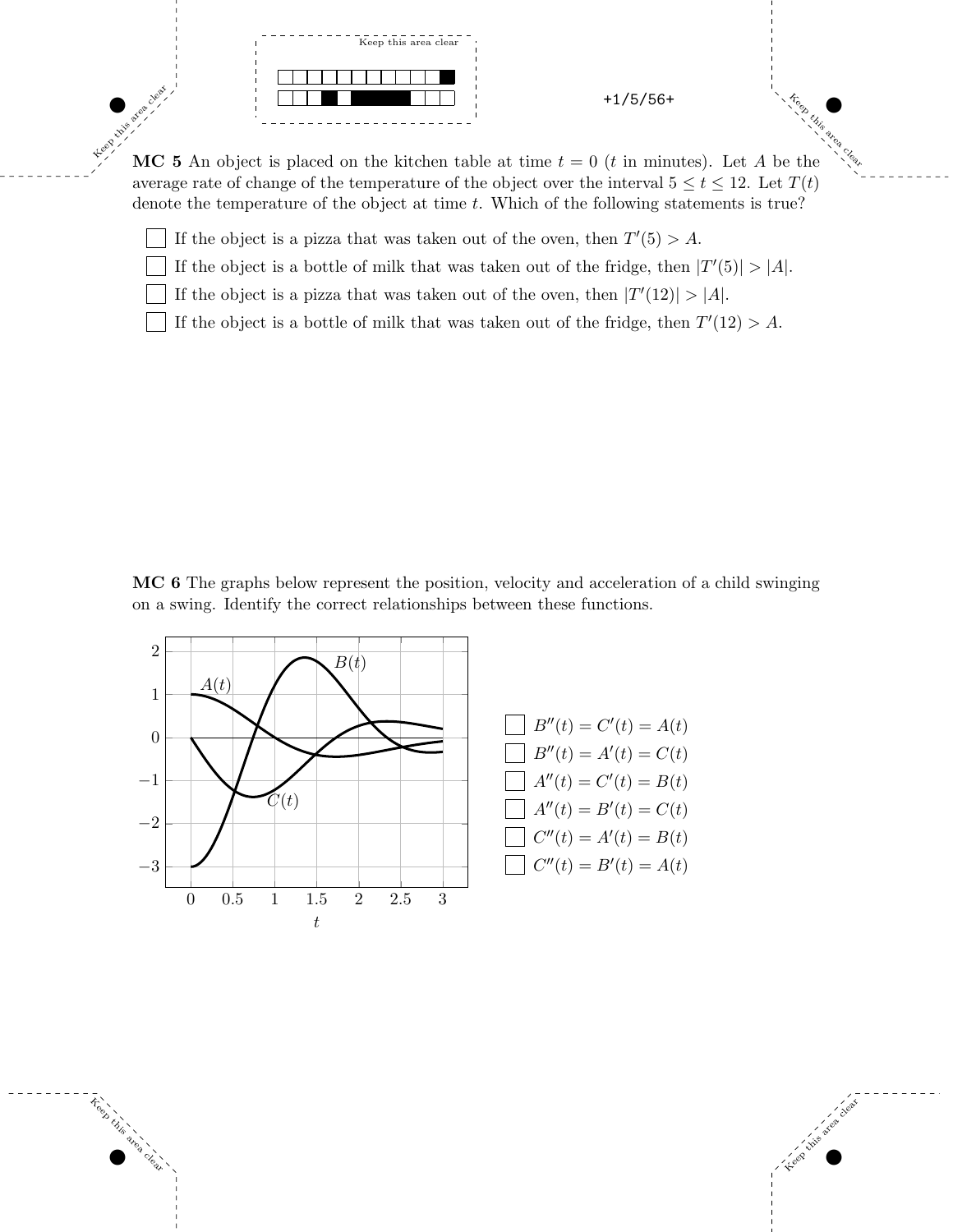

Keep this area clear

Keep this area clear. MC 7 Let  $f(x)$  be a function that is continuous at  $x = 0$ . Which of the following statements is correct? Recall that if there exists any function for which a statement is false then the statement is false.

- If  $f'(0)$  exists and  $f'(0) = 0$  then  $x = 0$  is an extremum.
- If  $x = 0$  is an extremum then  $f'(0)$  exists and  $f'(0) = 0$ .
- If  $f'(x)$  exists for all *x* and  $f'(0) = 0$ ,  $f'(1) > 0$ , and  $f'(-1) < 0$  then  $x = 0$  is a minimum.
- If  $f'(0)$ ,  $f''(0)$  and  $f'''(0)$  exist and  $f'(0) = f''(0) = 0 \neq f'''(0)$  then  $x = 0$  is not an extremum.
- None of the above are true.

#### MC<sub>8</sub>

Keep this

area clear.

- Newton's method finds the zero closest to the initial guess  $x_0$ .
- The function  $cos(x)$  has a tangent line at some  $x \in [-\pi, \pi]$  that goes through the point  $(0, 2)$ .

A tangent line to the graph of  $f(x)$  at an inflection point must cross from one side to the other side of the graph of  $f(x)$ .

If neither  $f(x)$  nor  $g(x)$  are differentiable at  $x = a$  then the function  $h(x) = f(x) + g(x)$ cannot be differentiable at a.

 $\mathcal{L}_{\mathcal{C}}(y)$  yields the set of the set of the set of the set of the set of the set of the set of the set of the set of the set of the set of the set of the set of the set of the set of the set of the set of the set o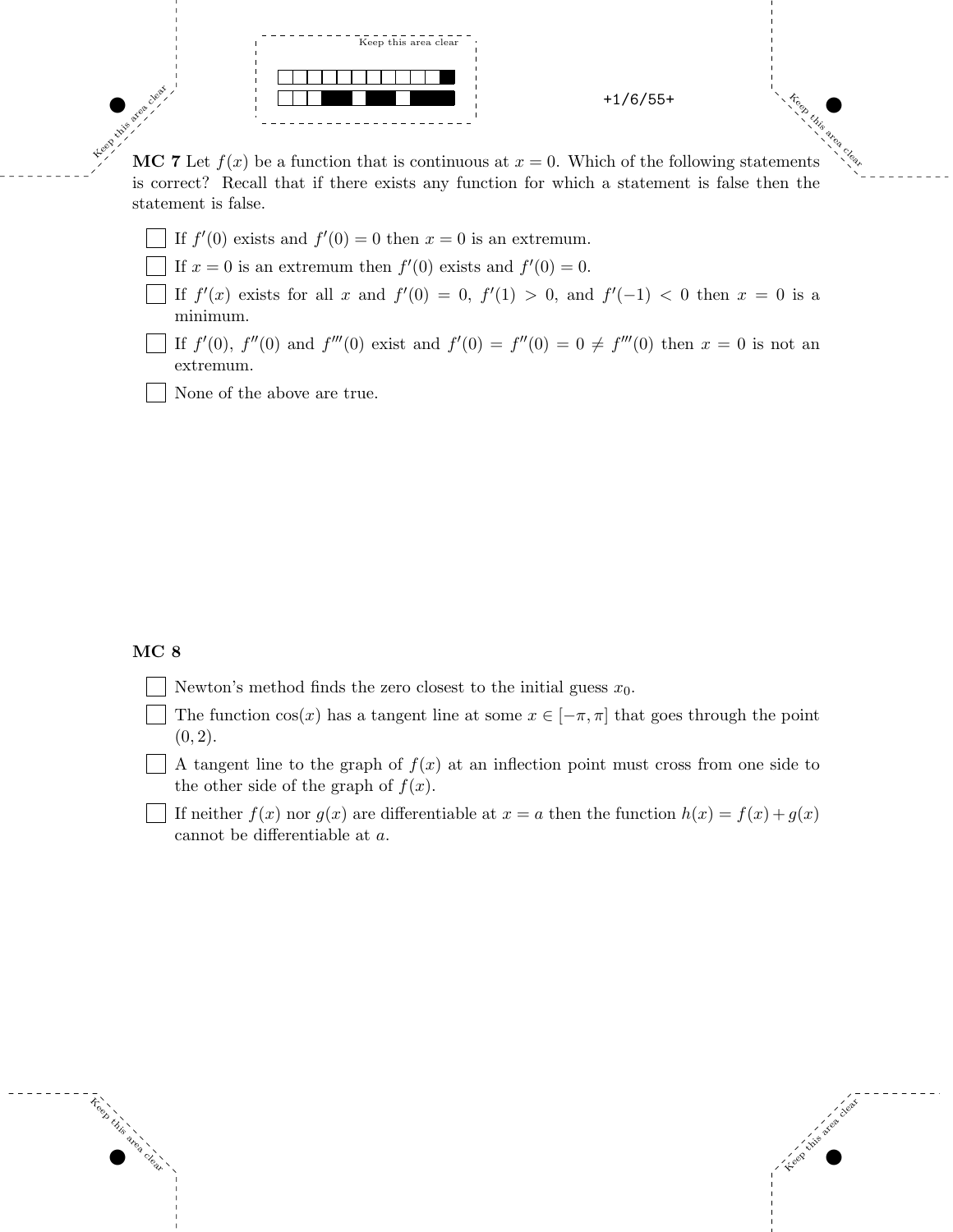



# Keep this area clear. Written-answer questions

Instructions: For all written-answer question, justifying your answers and showing your work is required for getting points. When a box is provided, place your answer in it.

Written-answer 1  $\begin{bmatrix} 0 & 1 & 2 & 3 & 4 \end{bmatrix}$   $\begin{bmatrix} 4 & -6r & \text{marking.} \end{bmatrix}$ 

The zeros of the quartic function  $f(x)$  are labeled from  $z_1$  to  $z_4$ , running left to right. Using Newton's method, starting at the points  $x_0 = A, B, C$ , and *D* (black dots), which zero will be found? Several relevant tangent lines have been provided (dashed lines). Write your answers in the table provided. No justification is required for this problem.



Consider the differential equation

Keep this

area clear.

$$
\frac{dy}{dt} = 1 - 2y
$$

with initial condition  $y(0) = 2$ . Use Euler's Method with a single step size of  $h = \Delta t = \frac{1}{8}$ , estimate the value of the solution at  $t = \frac{1}{8}$ .

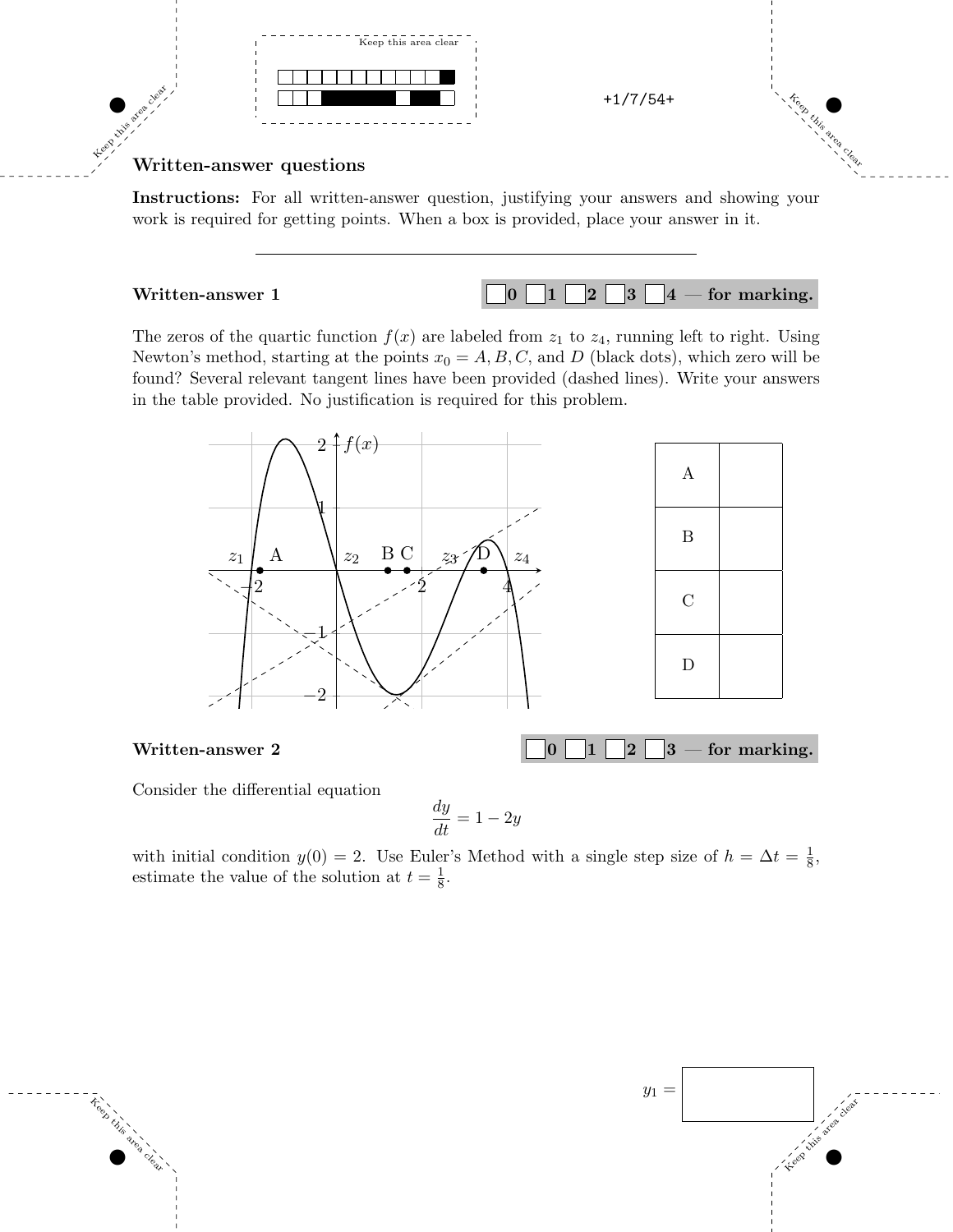

The velocity of a protein inside a cell starting at the top and falling under the force of gravity is given by the differential equation

$$
\frac{dv}{dt} = g - kv
$$

where  $g \approx 10^7 \mu m/s^2$  is the gravitational acceleration, kv is the acceleration due to drag and  $k = 10^{13} \text{ s}^{-1}$ . (Note that this model ignores diffusion of the protein which makes it a really bad model but we're exploring what gravity alone would do to a protein.)

(a) (2 pts) What is the steady state velocity, *vss*, of the protein? Include units in your answer.





 $v_{ss} =$ 

(c) (4 pts) If the protein is initially at rest at the top of the cell, how long does it take for the protein to reach a velocity of  $(1 - e^{-2})v_{ss}$  (roughly 85% of the way to steady state)? You do not have to solve the equation but instead simply state the solution.

Keep this

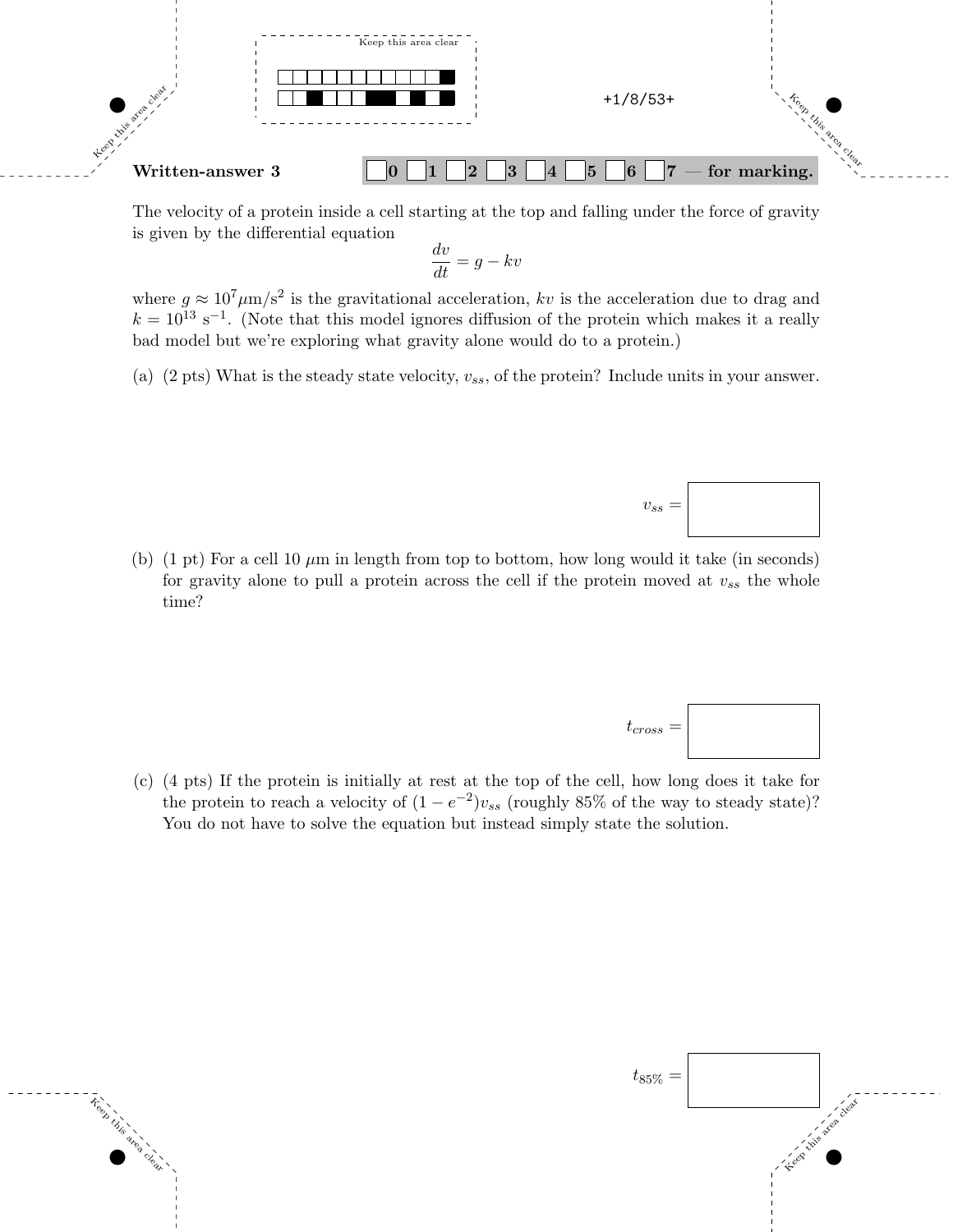

The velocity of a particle is determined by its position so that the position function  $x(t)$ satisfies the equation  $x' = rx(1 - x^2)$  where  $r > 0$ . The particle is at  $x(0) = 3$  initially.

(a) (1 pt) What is the speed of the particle at  $t = 0$ ?

Keep this

area clear.



$$
\lim_{t \to \infty} x(t) =
$$

 $v(0) =$ 

(c) (1 pt) Suppose that at  $t = 1$ s, the particle is at  $x(1) = 2$ . Another particle whose position  $x_2(t)$  is determined by the same equation is initially at  $x_2(0) = -3$ . What is the location of this particle at  $t = 1$ s? Hint: Look at the phase line carefully. Explain briefly.

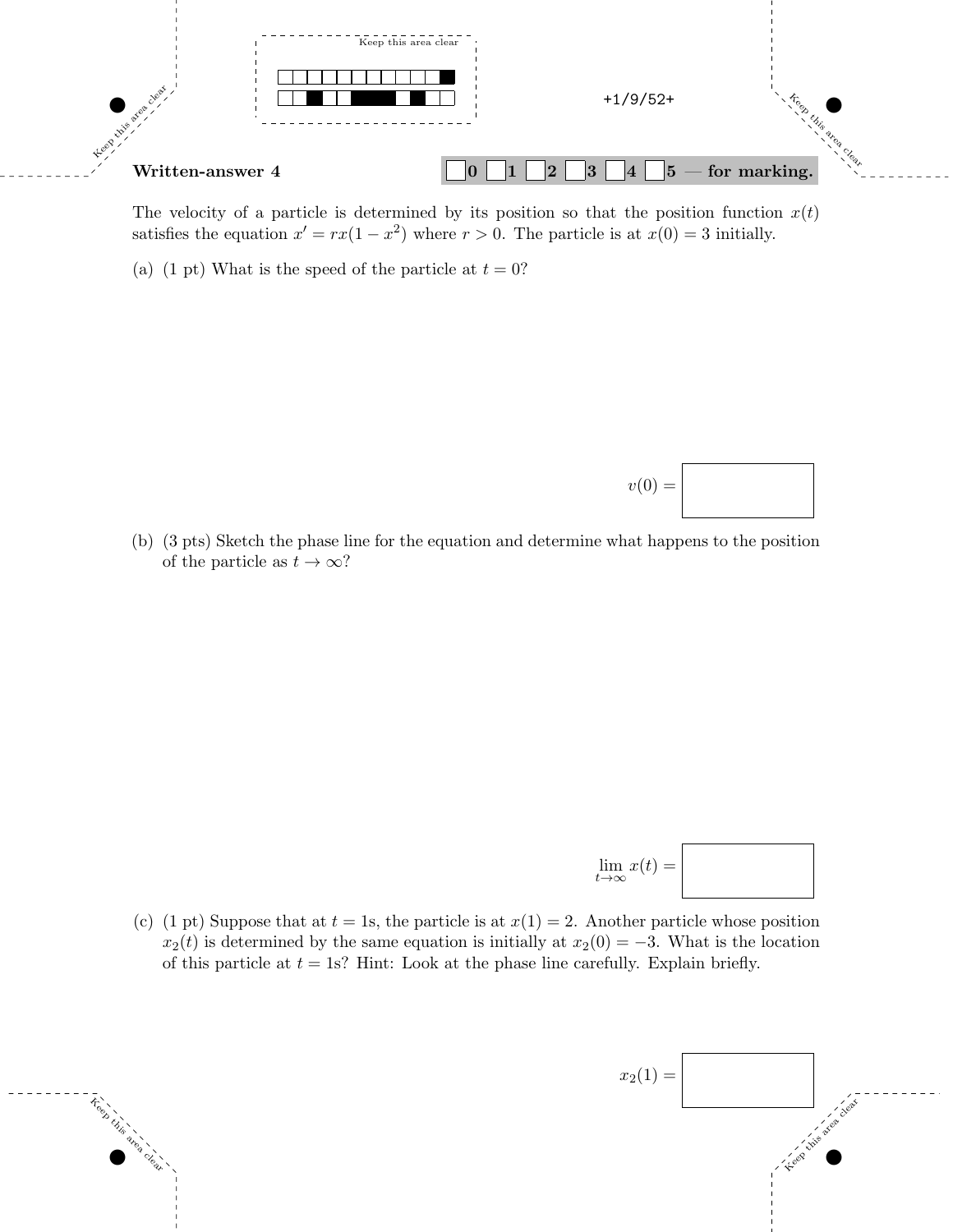

(a) Show that for  $f(x) = \arctan(x)$ , we have that  $f'(x) = \frac{1}{1 + x^2}$ .

(b) Use linear approximation at a suitable close value to estimate arctan(0*.*9). Your answer may be left in terms of fractions.

 $\tilde{\tau}_{\gamma}^{\circ\circ}$ 

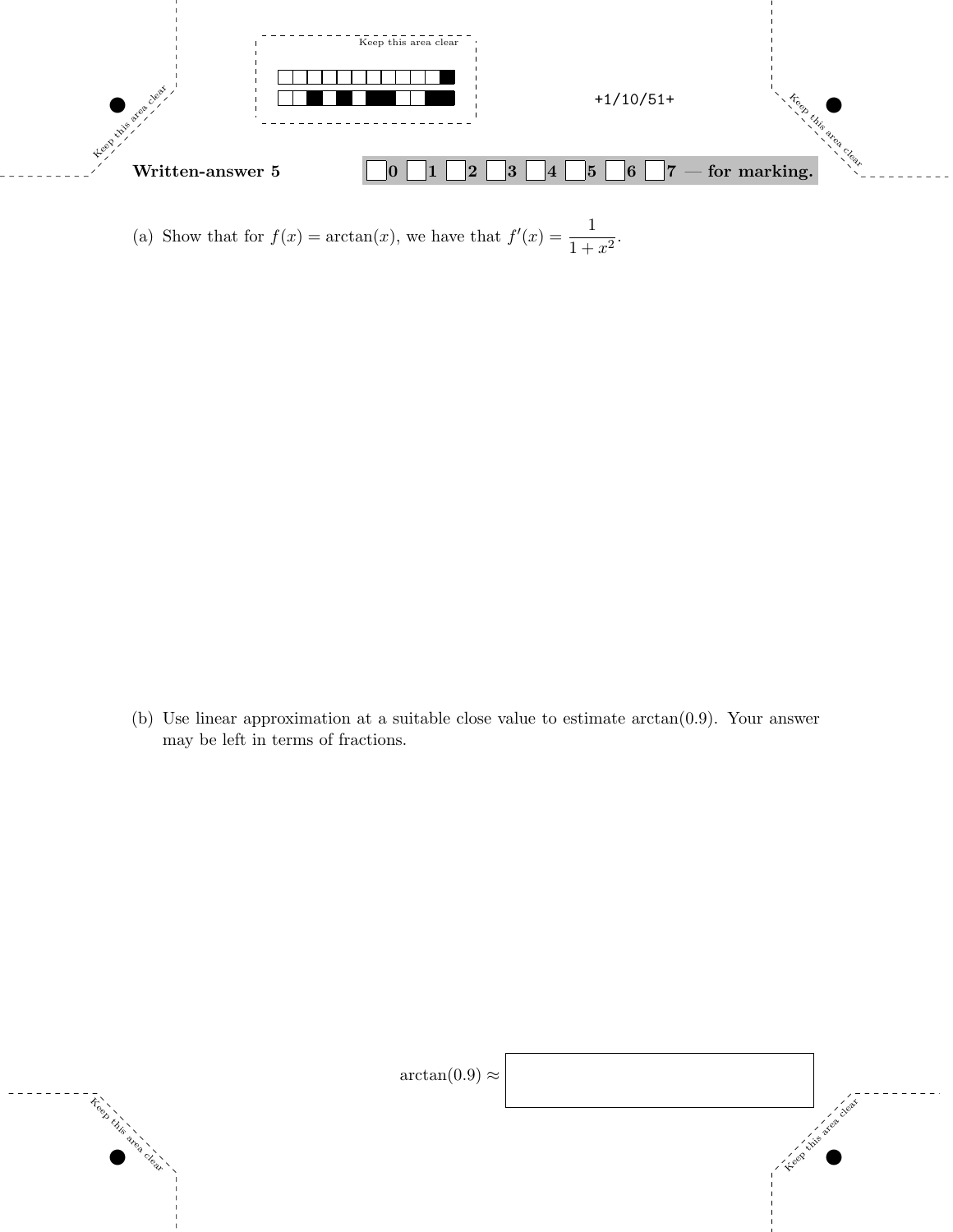

For both parts of this question, consider the function

$$
f(x) = 4x^3 - 12x^2 + 9x.
$$

(a) (5 pts) Find the absolute maximum of the function  $f(x)$  on the interval  $[0,2]$ . Hint: It would be useful to make a rough sketch of  $f(x)$ .





clear.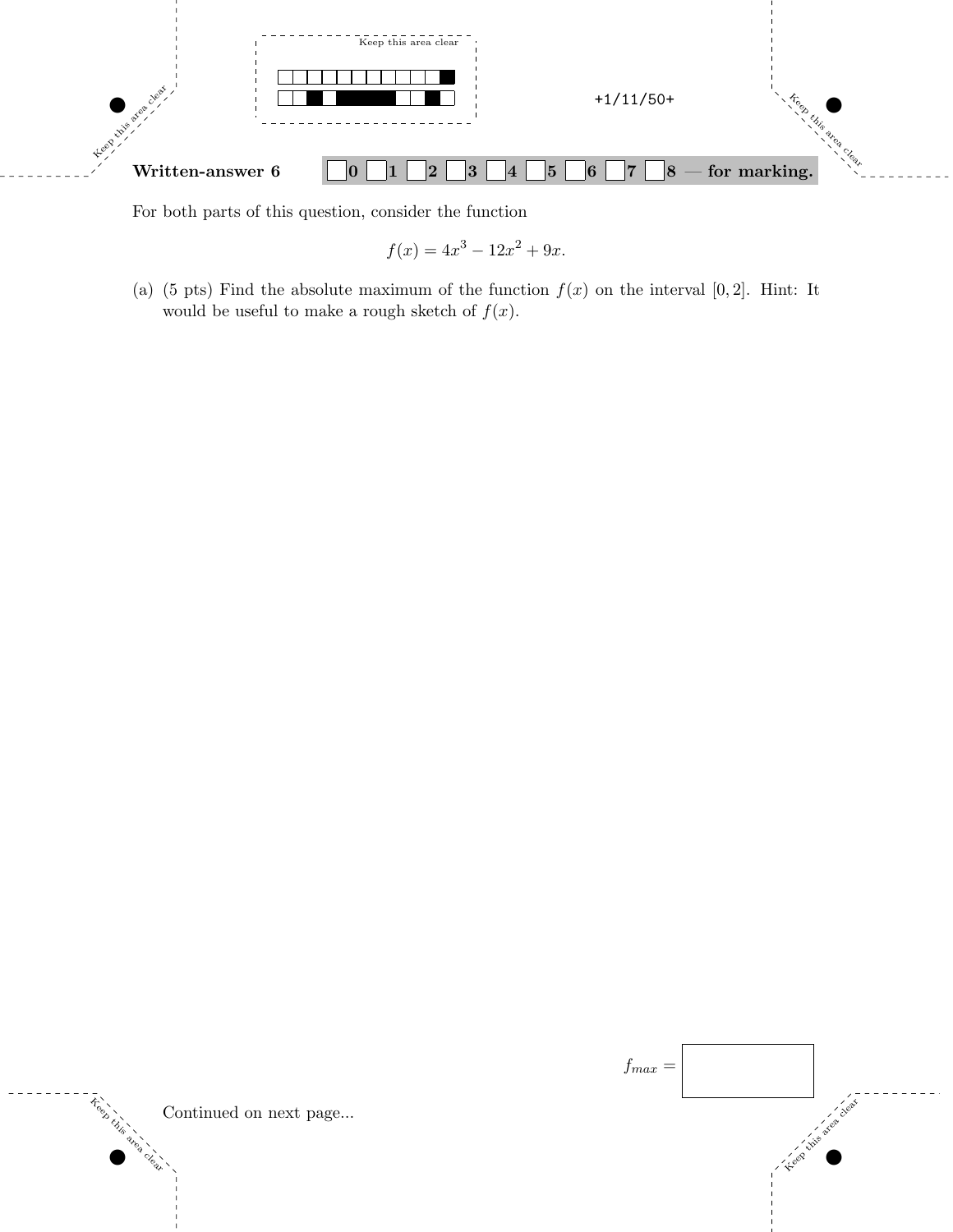

(b) (3 pts) The absolute maximum of the function  $g_p(x) = f(x - p)$  on the interval [0, 2] is a number that depends on  $p$  and can be thought of as a function. Call that function  $M(p)$ and calculate it for  $p \in [0,2]$ . You can use function notation in your answer (e.g.  $f(x)$ ) instead of  $4x^3 - 12x^2 + 9x$ . Hint: sketch  $g_p(x)$  for several values of *p*.

King area

Treet

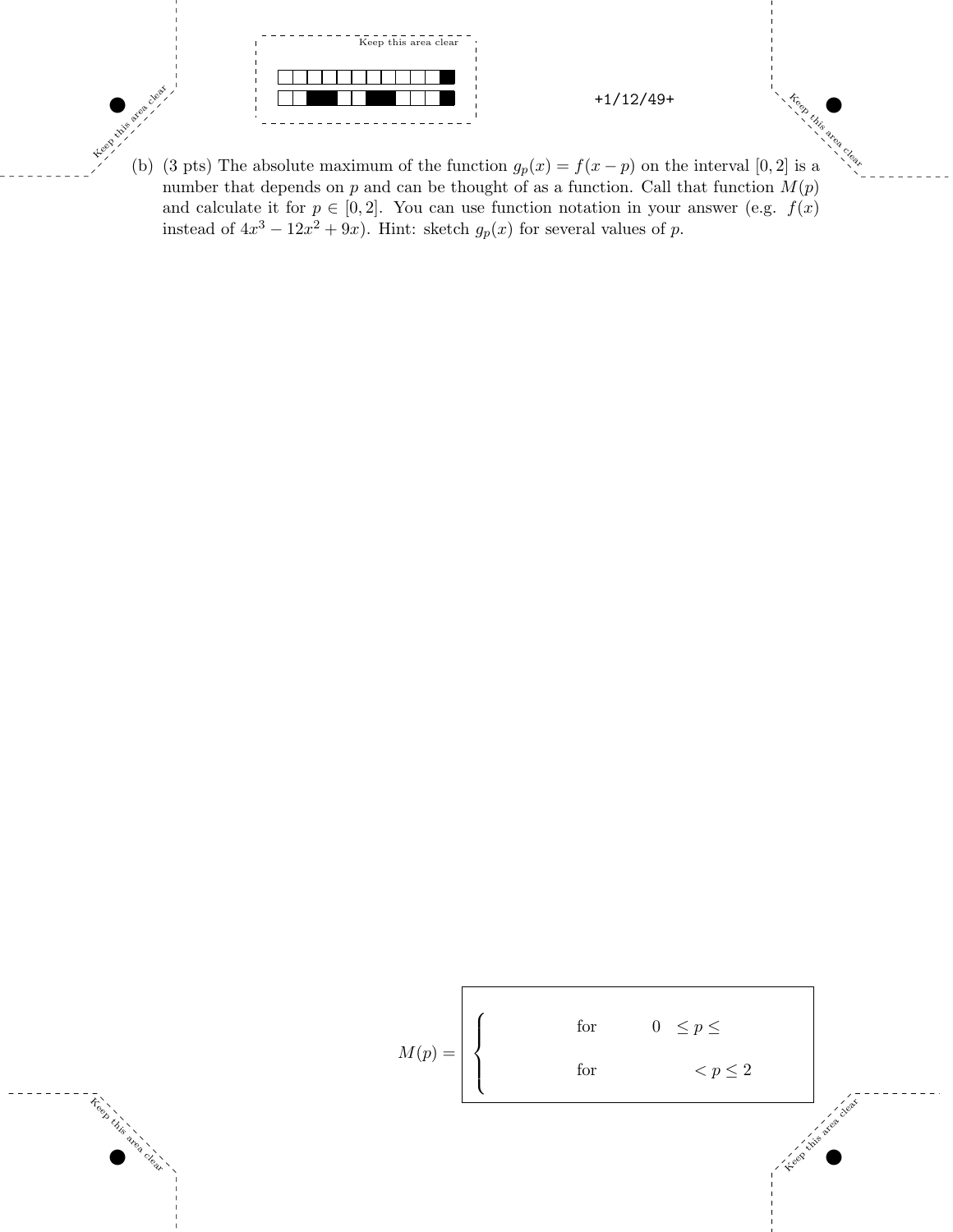

Each day 100,000 people use Vancouver's public transit system. Translink estimates that 2000 of those people ride on transit without paying (called free riders). The number of free riders caught by Translink officers in any particular day is given by  $R(N) = 2000(1 - e^{-kN})$ where  $k = 1/500$  and N is the number of Translink officers on duty that day. Each officer on duty costs Translink 1000 dollars per day.

(a) (1 pts) The fine collected from each free rider caught is *F* dollars and Translink hires *N* officers. Write the function  $I(N)$  showing net revenue from fines and cost of hiring?

$$
I(N) =
$$

(b) (3 pts) How many officers should be hired in order to maximize the net revenue for a fixed fine *F*? Check that your answer is in fact a maximum.

Keep this

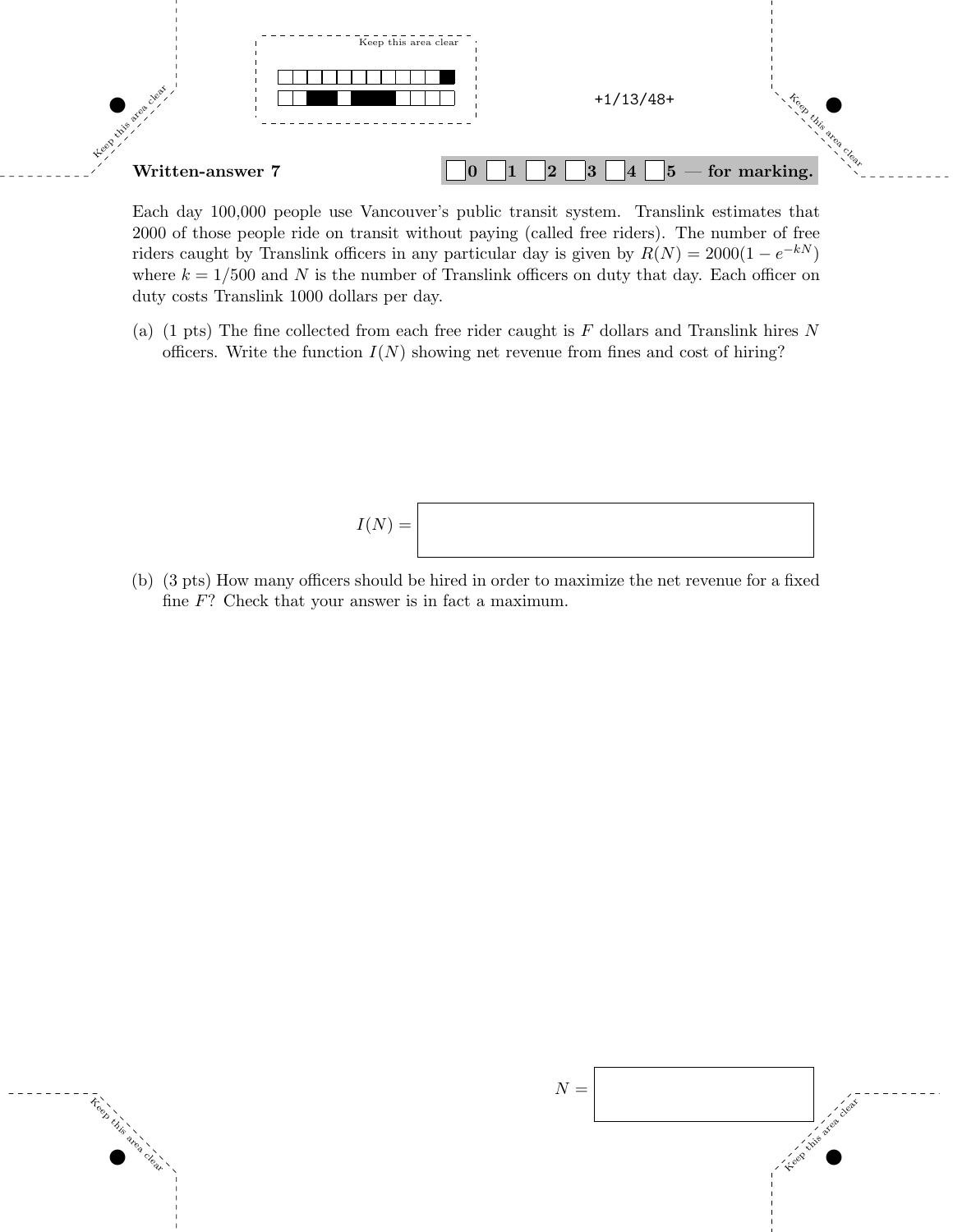

(c)  $(1 \text{ pt})$  For what value of  $F$ , the fine, is it optimal to hire exactly one officer?



Keep this area

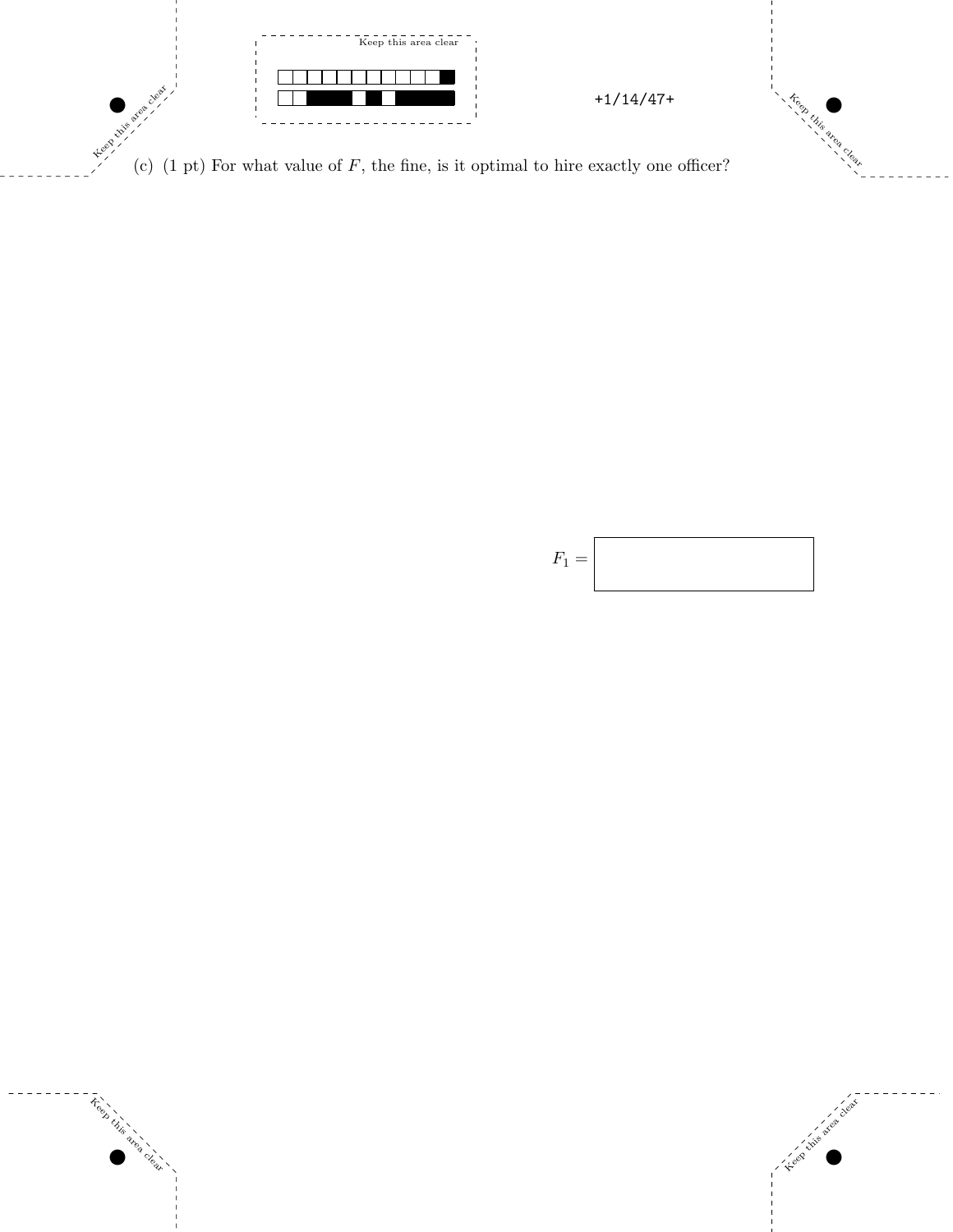

Jenna is riding off a snowboarding ramp while her father takes a video of her flight. The ramp tilts up with a slope of  $1/2$ . Her father stands 3 meters in front of the ramp with his camera pointed at the ramp and held at the same level as the top of the ramp. The angular elevation of the camera,  $\theta(t)$ , starts at 0 and increases with time so that the camera follows Jenna. When Jenna is a horizontal distance x from the ramp, she is a vertical distance  $f(x)$ above the top end of the ramp. She is moving horizontally at a speed of 2 m/s as she leaves the ramp. How rapidly must Jenna's father be rotating the camera so as to follow her flight path just as she leaves the ramp  $(x = 0)$ ? Note that  $f(0) = 0$  and  $f'(0) = 1/2$ .



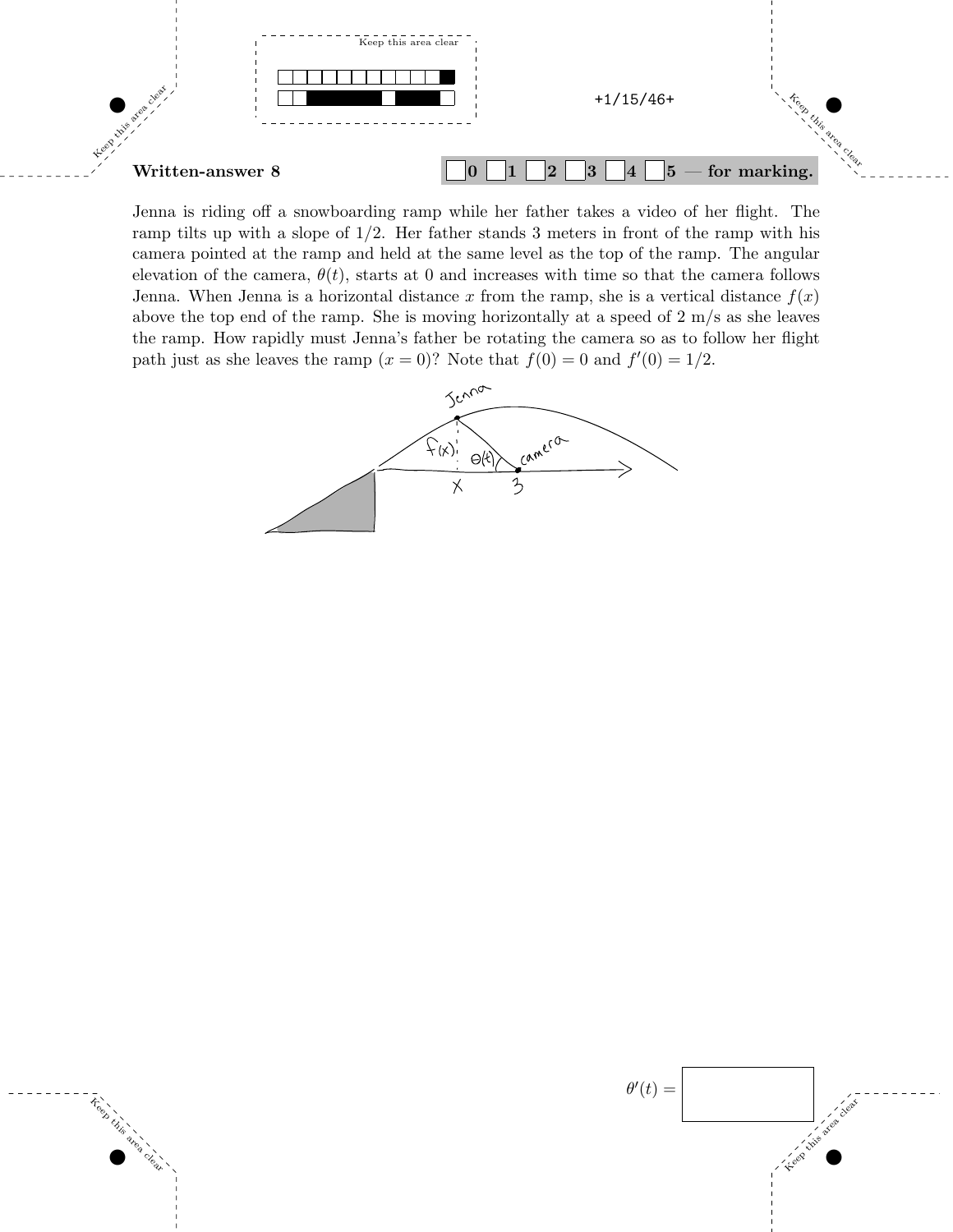

Keep this area

Work on this page will only be marked if you direct the marker here from the page of the original question.

 $\mathcal{L}_{\mathcal{C}}(y)$  yields the set of the set of the set of the set of the set of the set of the set of the set of the set of the set of the set of the set of the set of the set of the set of the set of the set of the set o

Keep this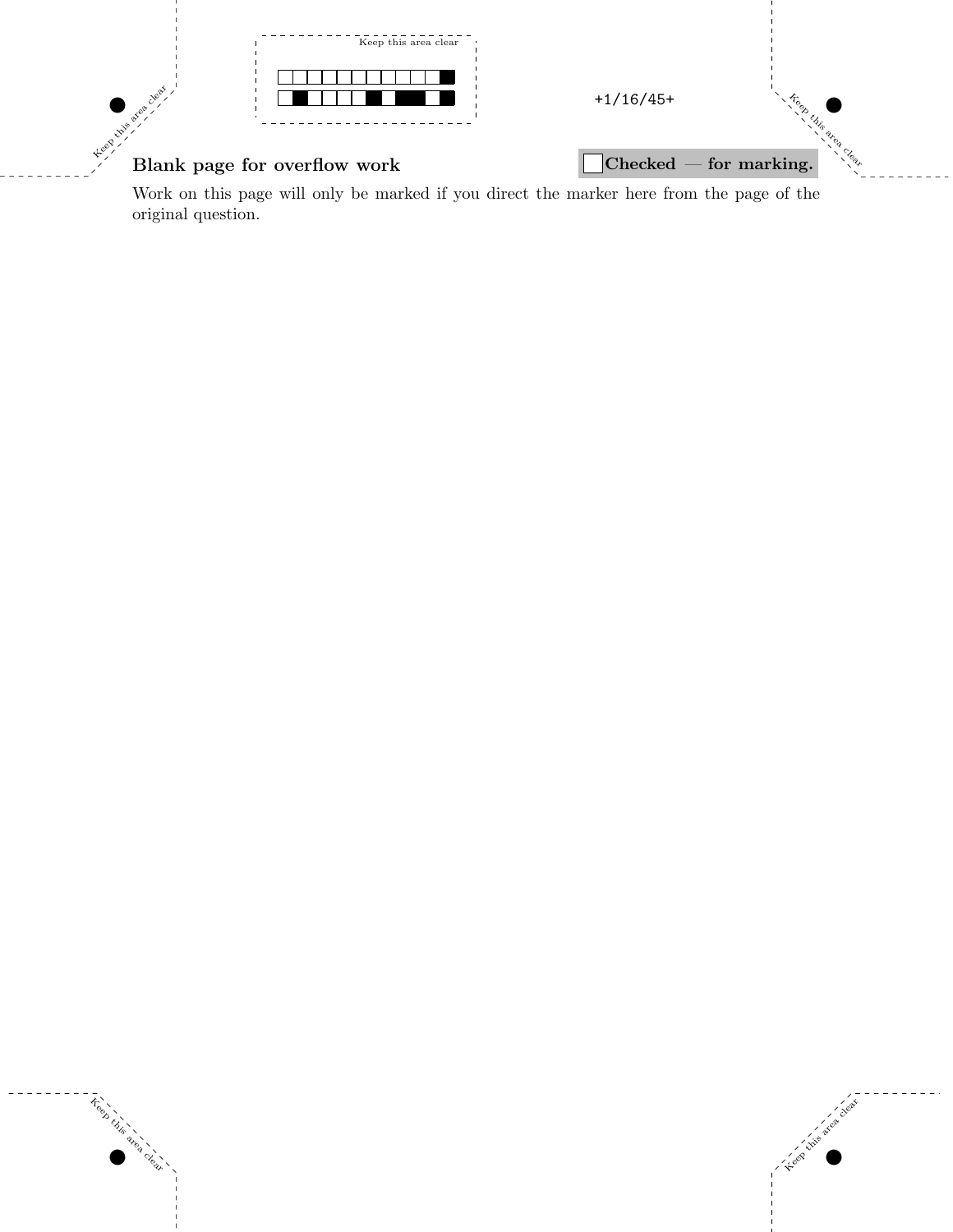

Keep this

area clear.

Keep this area

Work on this page will only be marked if you direct the marker here from the page of the original question.

 $\mathcal{L}_{\mathcal{C}}(y)$  yields the set of the set of the set of the set of the set of the set of the set of the set of the set of the set of the set of the set of the set of the set of the set of the set of the set of the set o